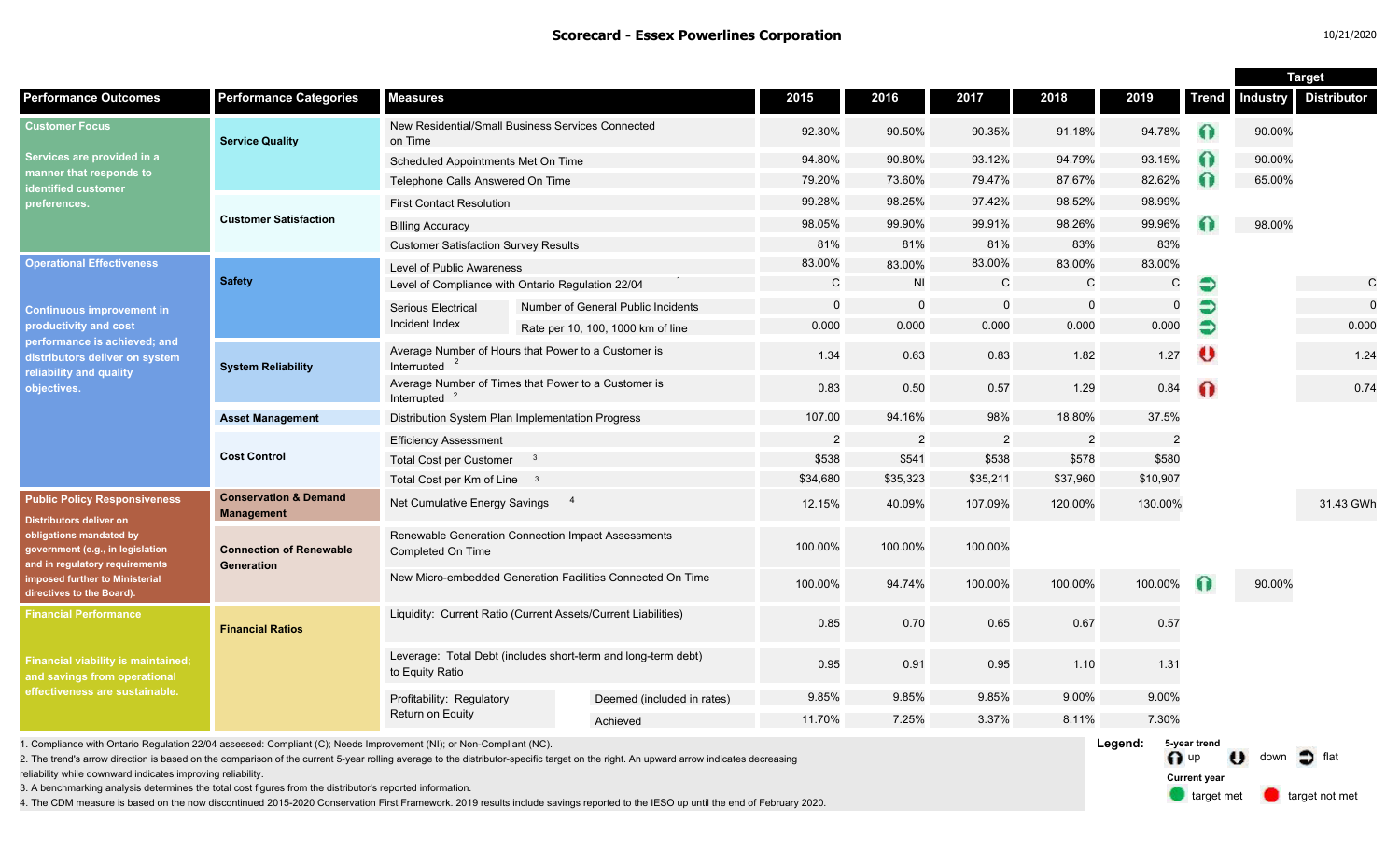# **2019 Scorecard Management Discussion and Analysis ("2019 Scorecard MD&A")**

The link below provides a document titled "Scorecard - Performance Measure Descriptions" that has the technical definition, plain language description and how the measure may be compared for each of the Scorecard's measures in the 2019 Scorecard MD&A: **http://www.ontarioenergyboard.ca/OEB/\_Documents/scorecard/Scorecard\_Performance\_Measure\_Descriptions.pdf** 

### **Scorecard MD&A - General Overview**

Essex Powerlines Corporation ("EPLC") is dedicated to meeting and exceeding customer and community needs. It does so by providing services that put the needs of its customers first and are cost effective.

In 2019, EPLC continued to exceed all performance targets set for the industry. EPLC saw improvement in many areas, as compared to 2018 including an increase in new residential and small business customers connected on time and an increase in billing accuracy.

EPLC proactively monitors scorecard metrics using dashboards, in order to actively monitor and ensure compliance, while continuously investigating further opportunities to improve upon its performance. EPLC is committed to on-going year over year performance improvement for 2020 and beyond.

### **Service Quality**

#### 0 **New Residential/Small Business Services Connected on Time**

In 2019, EPLC connected 94.78% of low voltage residential and small business customers within the five-day timeline prescribed by the Ontario Energy Board (OEB). This is an improvement from 2018's performance of 91.18%. EPLC has consistently outperformed the industry target of 90% for the past five years, since 2015.

### **Scheduled Appointments Met On Time**

EPLC scheduled 642 customer related appointments in 2019 and attended 93.15% of these appointments on time. This is a slight decrease from the 94.79% of appointments met on time in 2018 however for the five-year period from 2015 to 2019, EPLC has consistently outperformed the industry target of 90%.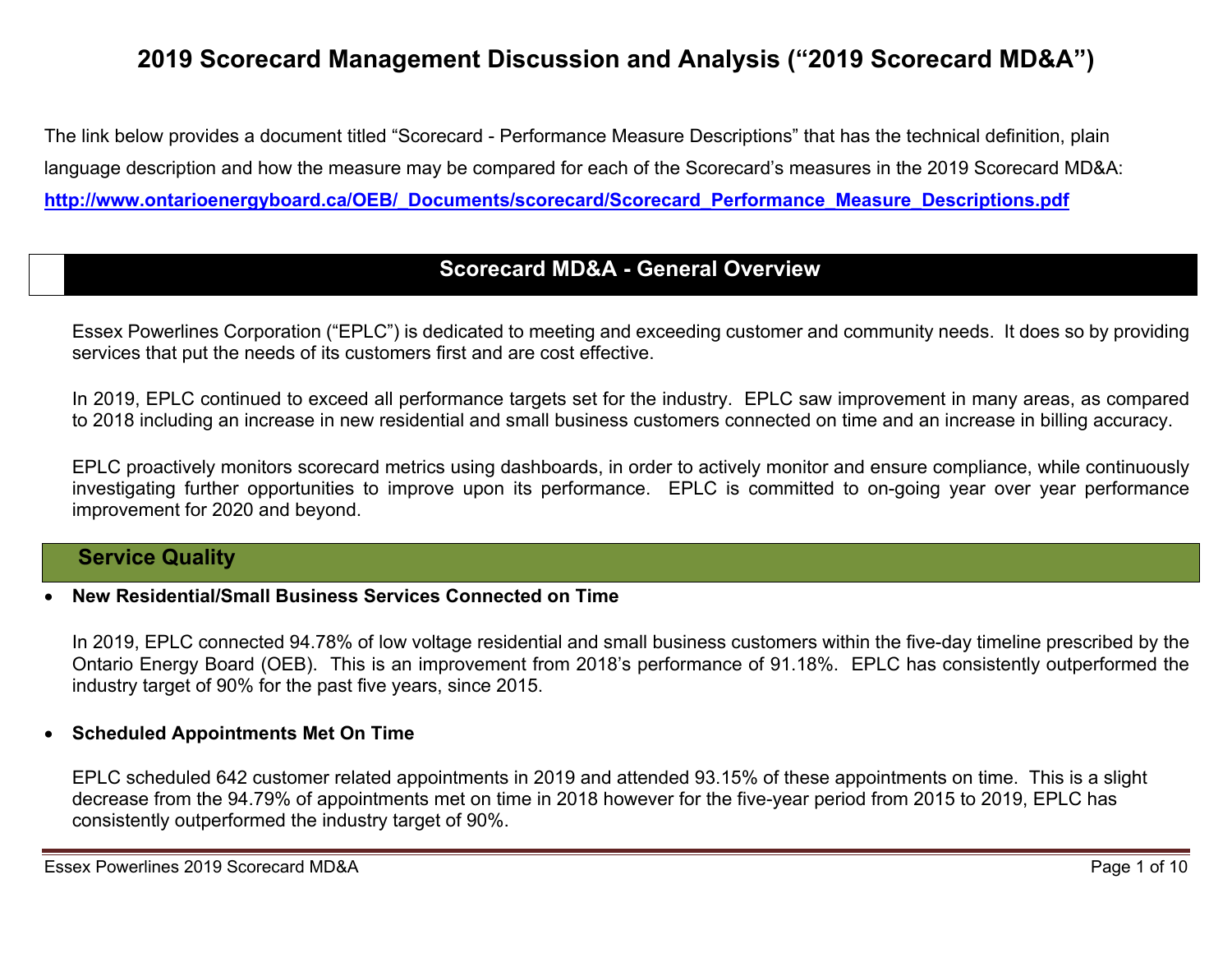#### 0 **Telephone Calls Answered On Time**

EPLC's customer service call center received 26,662 calls and 82.62% of the time a Customer Service Representative answered the phone within 30 seconds or less. This is a decline from 87.67% of telephone calls answered on time in 2018. EPLC received 16.75% more calls during 2019. The customer service department continued to hold weekly status meetings to review the previous week's performance. Sharing statistics with front line staff is intended to increase performance and accountability to answer calls as soon as possible. EPLC has consistently outperformed the industry target of 65% for the five-year period from 2015 to 2019.

### **Customer Satisfaction**

#### 0 **First Contact Resolution**

Electricity distributors have been granted discretion related to how this metric is implemented and monitored. Formalization of this metric by the OEB is anticipated in the near future. The spirit of this metric, however, is to identify a distributor's effectiveness at satisfactorily addressing customer's complaints upon first contact with a distributor.

EPLC measures this metric based on the number of calls received and how many required escalations to a supervisor. In 2019, 98.99% of calls received by EPLC were resolved without escalation to a supervisor. This is consistent with 2018 where 98.52% of calls did not require escalation.

#### 0 **Billing Accuracy**

For 2019, EPLC issued 365,793 bills and achieved a billing accuracy of 99.96%. This is an improvement from 2018's result of 98.26%. EPLC has consistently outperformed the industry target of 98% for the five-year period from 2015 to 2019 and will continue to monitor its billing accuracy to ensure compliance with the standard established by the OEB.

#### 0 **Customer Satisfaction Survey Results**

Electricity distributors have been granted discretion related to their implementation of this metric. Customer satisfaction surveys are required to be completed on a biennial basis and are meant to examine customer satisfaction levels in the following key areas: (a) power quality and reliability; (b) price; (c) billing and payment; (d) communications and; (e) the customer service experience. Distributors are expected to follow good survey practices and select samples that adequately represent the distributors' rate payer population.

In 2018, EPLC engaged a third-party service provider to conduct a telephone survey on its behalf. This survey is required to be completed on a bi-annual basis, as such a survey was not completed in 2019. A total of 413 random telephone surveys were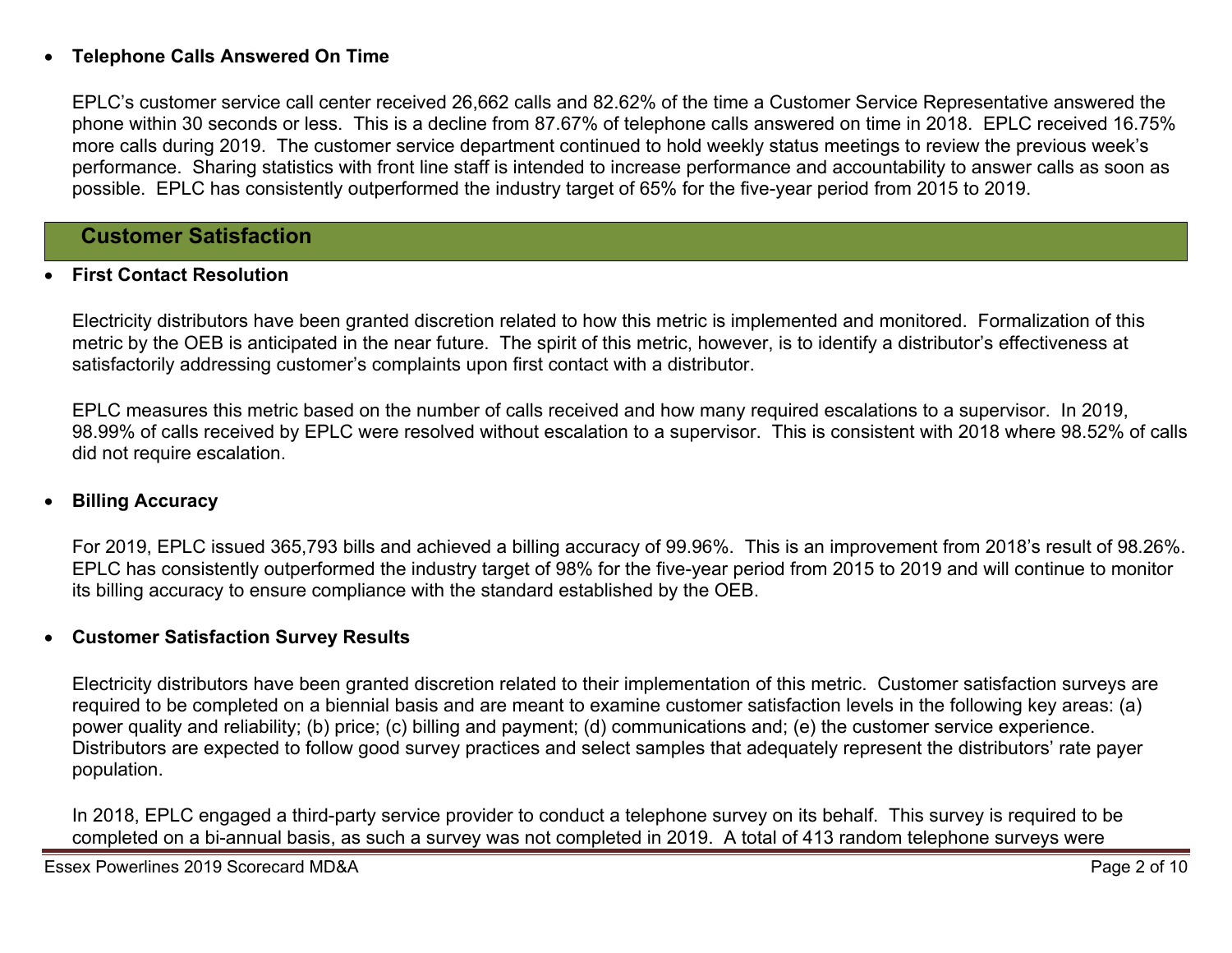completed, with 383 residential customers and 30 general service (under 50kW) customers surveyed. Customers were polled on their levels of satisfaction with EPLC in the following areas: (a) overall satisfaction; (b) reliability & power quality; (c) billing & payment; (d) customer service experience; (e) communications and; (f) price.

The customer service survey results indicate that overall 83% of customers are satisfied with EPLC. EPLC uses feedback received from the survey results as a method of better understanding customer preferences and priorities in order to improve ongoing customer satisfaction.

### **Safety**

#### 0 **Public Safety**

#### o**Component A – Public Awareness of Electrical Safety**

This survey is required to be completed on a biennial basis. In 2019, EPLC engaged a third party to conduct this survey on its behalf. Random telephone surveys were conducted on 374 residents, 18 years of age or older, residing within EPLC's service territory. The survey's focus was to measure the public's level of awareness regarding key electrical safety precautions. The results indicated that 83% of the public are aware of Electrical Safety, which is consistent with the results of the survey completed in 2017.

#### o**Component B – Compliance with Ontario Regulation 22/04**

O.Reg. 22/04 requires the "approval of equipment, plans, specifications and inspection of construction before putting systems into service"<sup>1</sup>. EPLC compliance with this regulation is audited annually by an independent consultant selected by the ESA. These audits will yield one of the following outcomes:

- Not Compliant indicates a failure to comply with a substantial part of O.Reg. 22/04 or continuing failure to comply with a previously identified NI item;
- Needs Improvement indicates continuing failure to comply with a previously identified NI item or a non-pervasive failure to comply with adequate, established procedures for complying with O.Reg. 22/04;
- Compliance indicates that the distributor substantially meets the requirements of O.Reg. 22/04

In 2019, EPLC received an audit result of Compliant, which is consistent with the audit result in 2018. EPLC continues to ensure it is

<sup>1</sup> "EDSR I Ontario Regulation 22/04." *ESA website*, https://esasafe.com/role/edsr/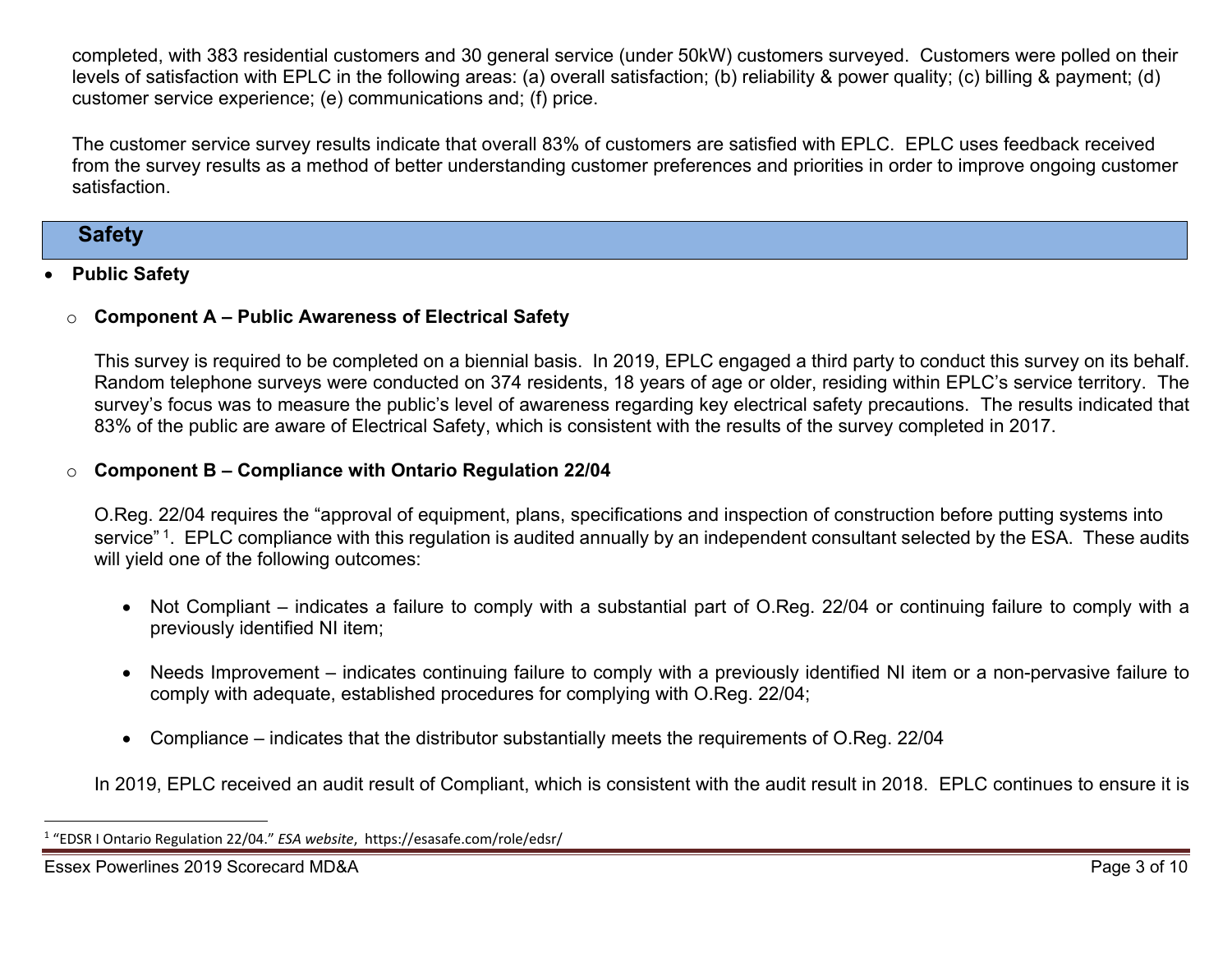compliant with O.Reg. 22/04. Safety is a core value of EPLC and its importance is highlighted throughout EPLC's daily operations.

#### o**Component C – Serious Electrical Incident Index**

There have been no serious electrical contacts within EPLC's distribution system during the five-year period from 2015 to 2019 as indicated on the scorecard.

## **System Reliability**

#### 0 **Average Number of Hours that Power to a Customer is Interrupted**

EPLC experienced a decrease in the number of hours where power to a customer was interrupted, which was 1.27 in 2019 compared to 1.82 in 2018. EPLC's current five-year average is 1.18 hours which is consistent with last year's five-year average and below the target of 1.24. Loss of supply has historically been, and continues to be, the largest contributor to this metric. In 2019, 59.3% (a decrease from 77.3% in 2018) of the total number of hours power was interrupted was the result of a loss of supply event. All other sources of customer interruptions are noted in Figure 1 below.

Scheduled outages, foreign interference and adverse weather are some of the various incidents that can affect this metric. EPLC's Distribution System Plan ("DSP"), Reliability Centered Maintenance ("RCM") and Asset Management Programs are designed to reduce these occurrences. In addition, EPLC uses Best-In-Class Asset Investment Strategy tools and processes to improve this metric. Examples of these tools and processes include:

- <sup>o</sup> Using risk assessments and strategic objectives to reduce risk and optimize investment;
- <sup>o</sup> Maintain RCM statistics within acceptable severity and importance indices;
- $\circ$  Perform inspections, preventative maintenance and remediate findings:
- <sup>o</sup> "Global Information System" (GIS) provides full customer connectivity and asset information;
- <sup>o</sup> SmartMAP software provides:
	- Full integration of alerts of out of range distribution system data (i.e. voltage, loading, fault current and outages),
	- Engineering modelling, design and analysis tools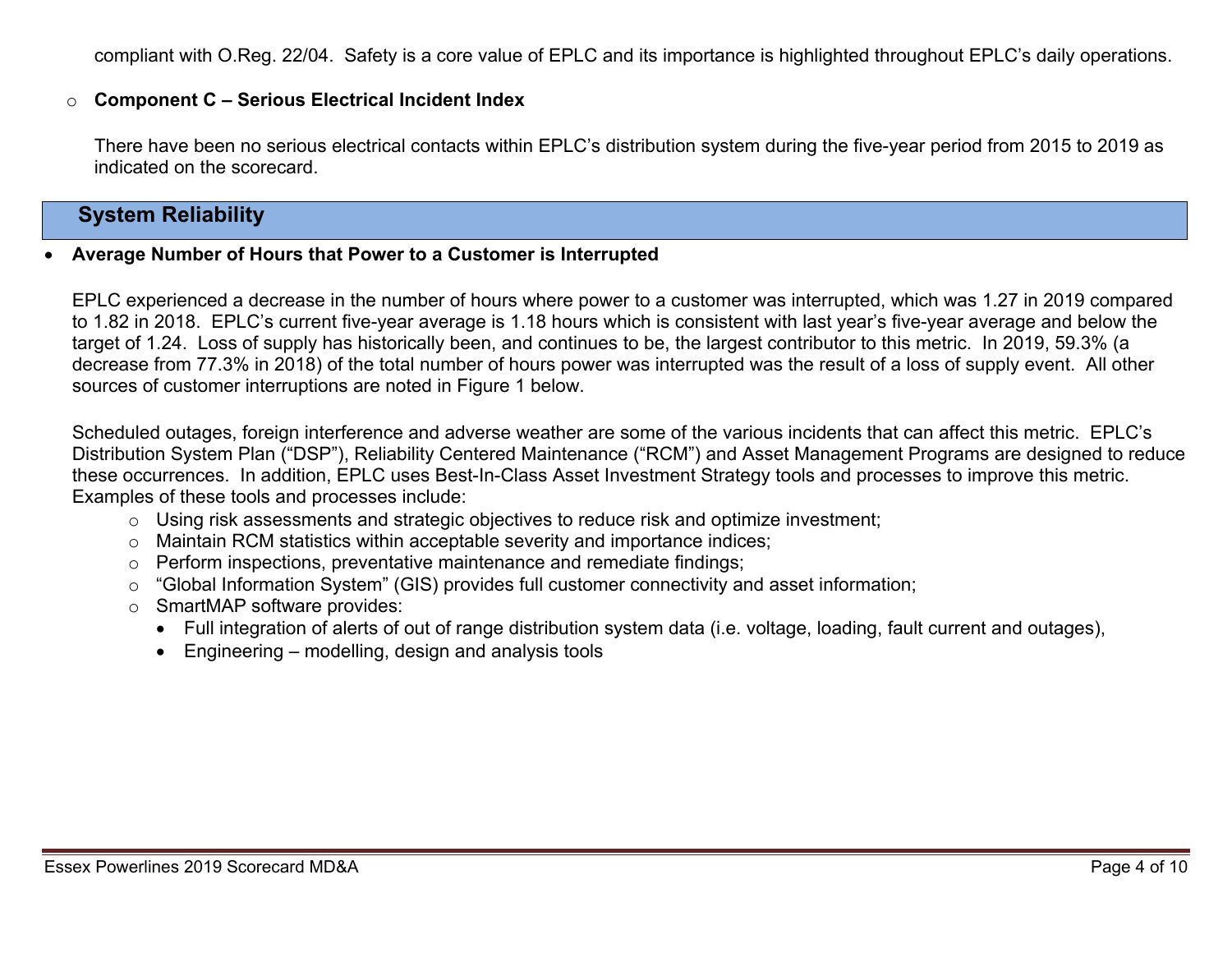

#### 0 **Average Number of Times that Power to a Customer is Interrupted**

EPLC experienced a decrease in the number of times that power to a customer was interrupted, which was 0.84 in 2019 compared to 1.29 in 2018. EPLC's five-year average is 0.81 times which increased slightly compared to the previous five-year average and target of 0.74. Scheduled outages, foreign interference (animal, vehicle, dig-ins) and defective equipment account for approximately 53.7%, 16.5% and 11.5% of the 2019 metric respectively. All other sources of power interruption are noted in Figure 2 below.

Consistent with above, several incidents can affect this metric. EPLC's "DSP", "RCM", Asset Management Programs and Best-In-Class Asset Investment Strategy tools and processes help to reduce these occurrences.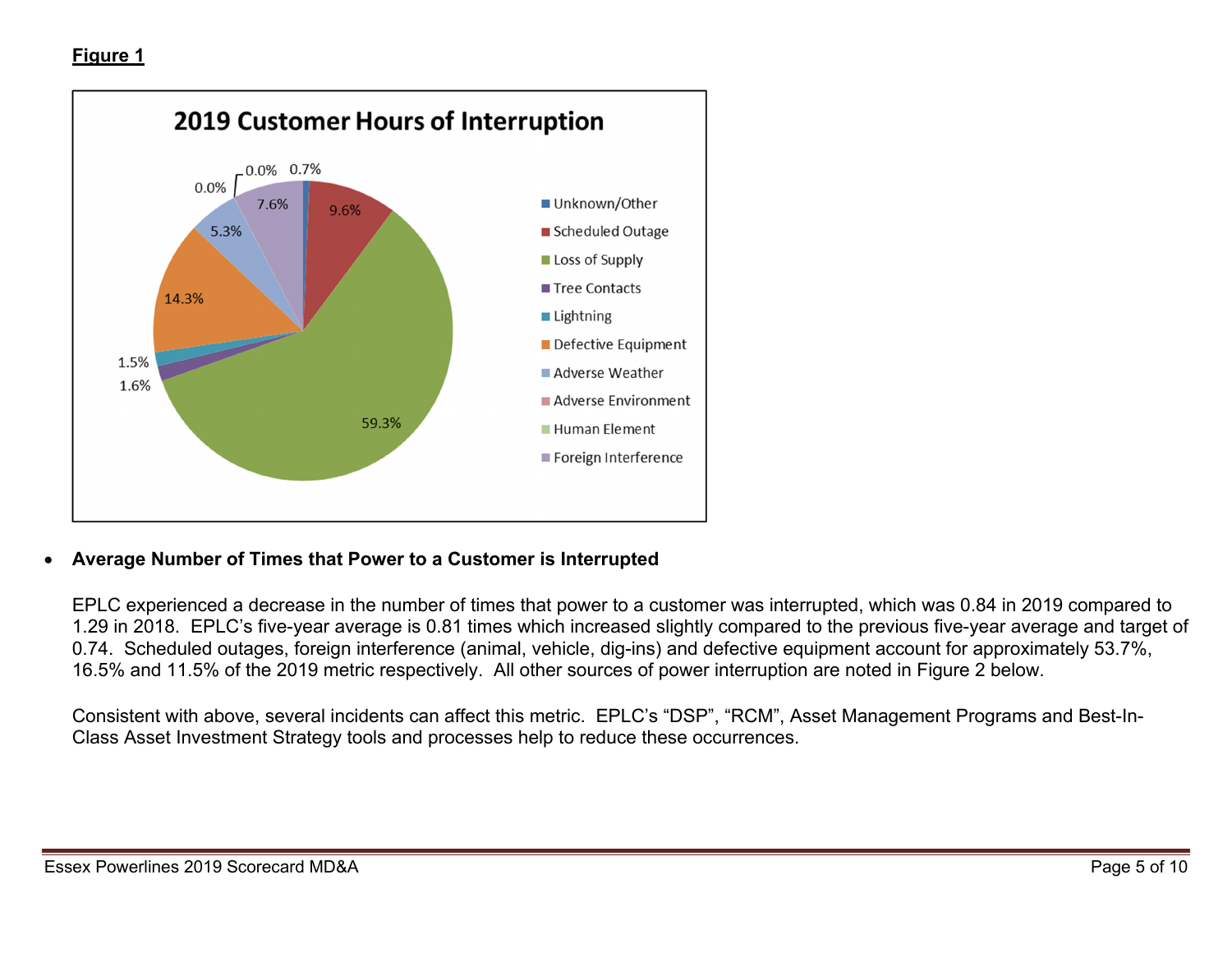

### **Asset Management**

#### 0 **Distribution System Plan Implementation Progress**

EPLC filed its first DSP as part of its Cost of Service Application submitted in August 2017 which was approved effective May 1, 2018 and implemented October 1, 2018. The DSP outlines the forecasted capital expenditures over the next five years required to maintain, improve and expand EPLC's distribution system.

EPLC measures the progress of its DSP implementation as a ratio of actual total capital expenditures and system O&M over the total amount of planned capital expenditures and system O&M for the five-year DSP forecast. The 2019 measure indicates that EPLC has completed 37.5% of its planned projected spend and is on target to complete its five-year plan.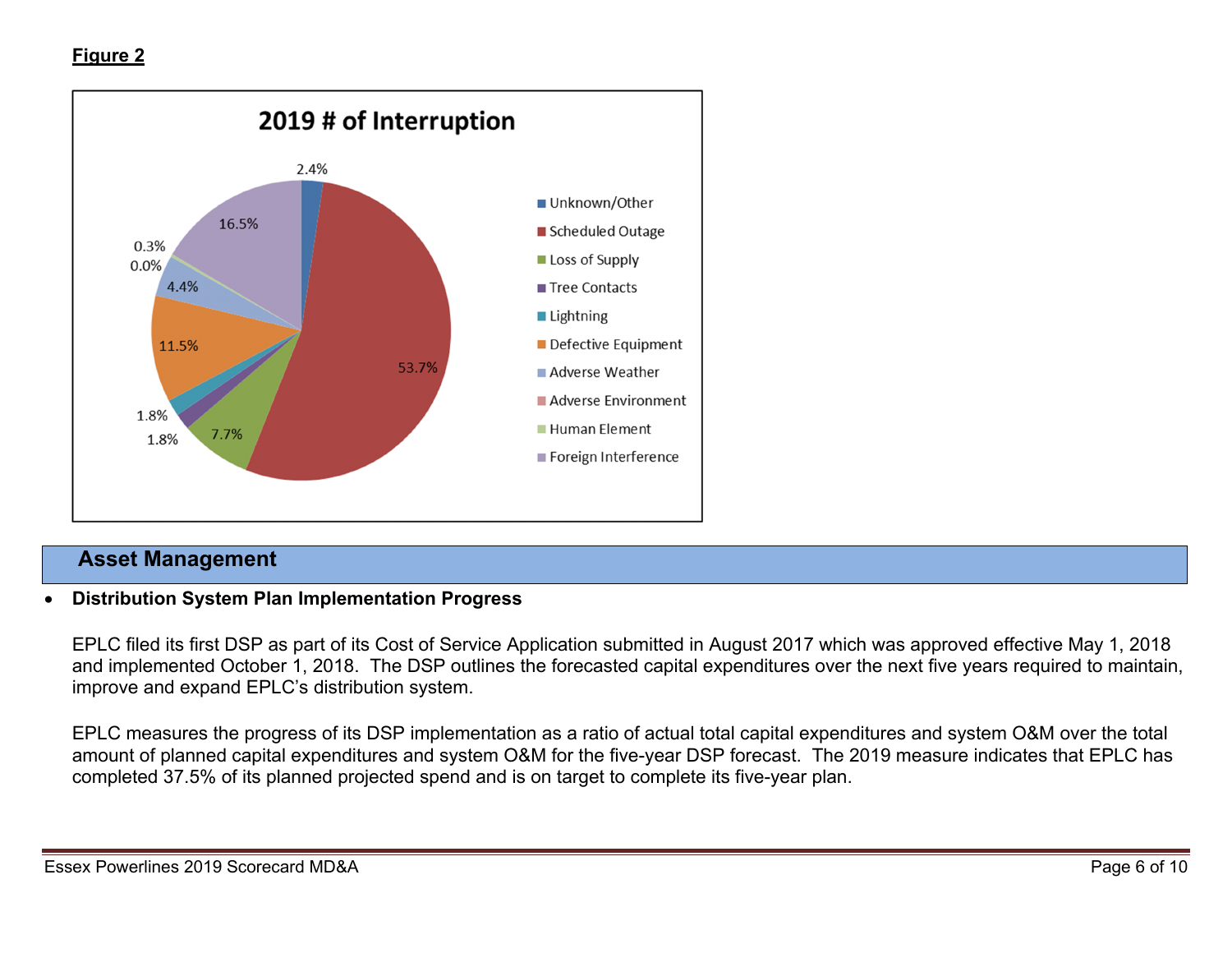### **Cost Control**

#### 0 **Efficiency Assessment**

The total costs for Ontario Electricity Distributors are evaluated by the Pacific Economics Group LLC ("PEG") on behalf of the OEB to produce a single efficiency ranking. Essentially there are a total of five groups within the rankings, with Group 1 being the most efficient and Group 5 being the least efficient. In 2019, for the fifth consecutive year, EPLC was ranked in Group 2, which is the second most efficient grouping of Ontario Electricity Distributors. EPLC is committed to maintaining its current efficiency ranking.

#### 0 **Total Cost per Customer**

Total cost per customer is calculated as the sum of EPLC's capital and operating costs and dividing this figure by the total number of customers served. The cost performance result for 2019 is \$580 per customer which is a 0.3% increase over 2018 and is an overall average increase per year of 2.1% during the period from 2015 to 2019.

Cost increases experienced are often directly related to industry driven objectives and new legislated directives that require distributors to invest in assets, personnel and technology to appropriately satisfy these new directives. Over the course of the past several years, examples of these changes would include: customer focused engagement, cybersecurity, the implementation of Smart Meters, increased complexity for market settlement, and the adoption of new accounting standards. EPLC remains committed to implementing all new directives in the most cost-conscious manner possible.

#### 0 **Total Cost per Km of Line**

Total cost for this metric is as described above under total cost per customer. This total cost is divided by the kilometers of line that EPLC operates in order to adequately service its customers. EPLC's 2019 rate is \$10,907 per km of line, a 71.3% decrease over 2018. This decrease is driven by EPLC reporting its secondary kilometers of line for the first time in 2019 due to a change in reporting requirements which will improve consistency among LDC's.

### **Conservation & Demand Management**

#### 0 **Net Cumulative Energy Savings**

During 2019, EPLC exceeded its savings target under the 2015-2020 Conservation First Framework to achieve savings of 31.43 GWh by the end of 2020. This goal is being achieved by the delivery of significant energy savings through its conservation programs, in a manner that is cost effective to ratepayers.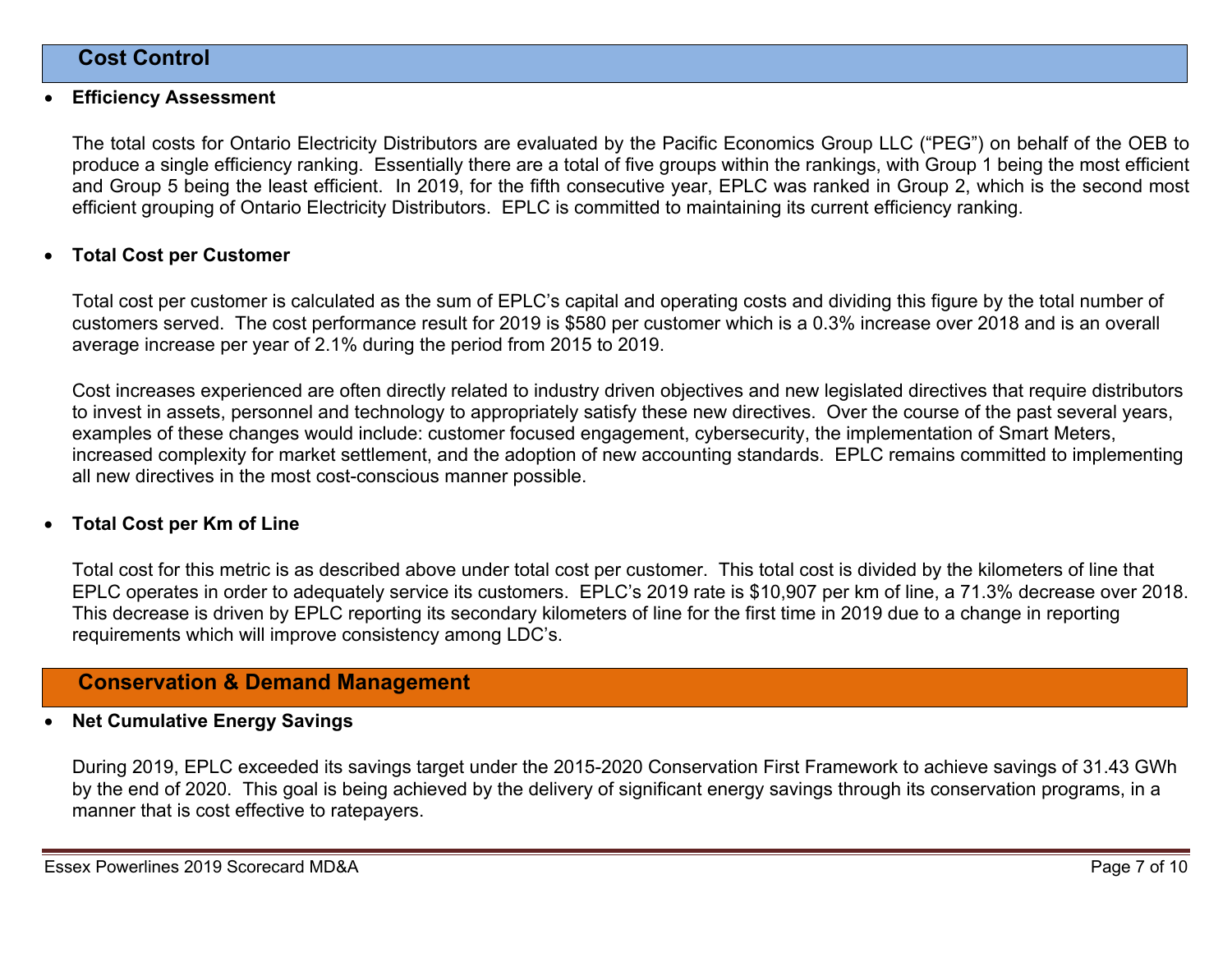On March 20, 2019, the Minister of Energy, Northern Development and Mines revoked the direction entitled 2015-2020 Conservation First Framework. EPLC has been working with the Ministry and the IESO to discontinue and wind down all programs.

### **Connection of Renewable Generation**

#### 0 **Renewable Generation Connection Impact Assessments Completed on Time**

Electricity distributors are required to conduct CIAs within 60 days of the receipt of a complete application. In 2019, EPLC had zero requests for CIAs.

#### 0 **New Micro-embedded Generation Facilities Connected On Time**

In 2019, EPLC connected one new micro-embedded generation facilities 100% of the time within the prescribed timeline of five business days. This is consistent with 100% in 2018 (21 new micro-embedded generation facilities). EPLC has consistently performed above the industry target of 90% for the five-year period from 2015 to 2019.

### **Financial Ratios**

#### 0 **Liquidity: Current Ratio (Current Assets/Current Liabilities)**

As an indicator of financial health, a current ratio that is greater than 1 is considered good as it indicates that the company can pay its short-term debts and financial obligations. Companies with a ratio of greater that 1 are referred to as being "liquid". The higher the number, the more liquid and the larger the margin of safety to cover the company's short-term debts and financial obligations.

EPLC's current ratio has been trending down from 0.85 in 2015 to 0.57 in 2019. This has been intentional because the relationship of long-term vs. short-term interest rates has inverted over the years 2018-2019. As a result, EPLC has adapted and is securing more long-term financing to replace shorter-term borrowings in order to take advantage of historically low financing rates during 2019 and beyond. EPLC is targeting to increase its Liquidity by the end of 2020.

#### 0 **Leverage: Total Debt (includes short-term and long-term debt) to Equity Ratio**

The OEB uses a deemed capital structure of 60% debt and 40% equity for electricity distributors when establishing rates. This deemed capital mix is equal to a debt to equity ratio of 1.5 (60/40). A debt to equity ratio of more than 1.5 indicates that a distributor is more highly leveraged than the deemed capital structure. A high debt to equity ratio may indicate that an electricity distributor may have difficulty generating sufficient cash flows to make its debt payments. A debt to equity ratio of less than 1.5 indicates that the distributor is less leveraged than the deemed capital structure. A low debt-to-equity ratio may indicate that an electricity distributor is not taking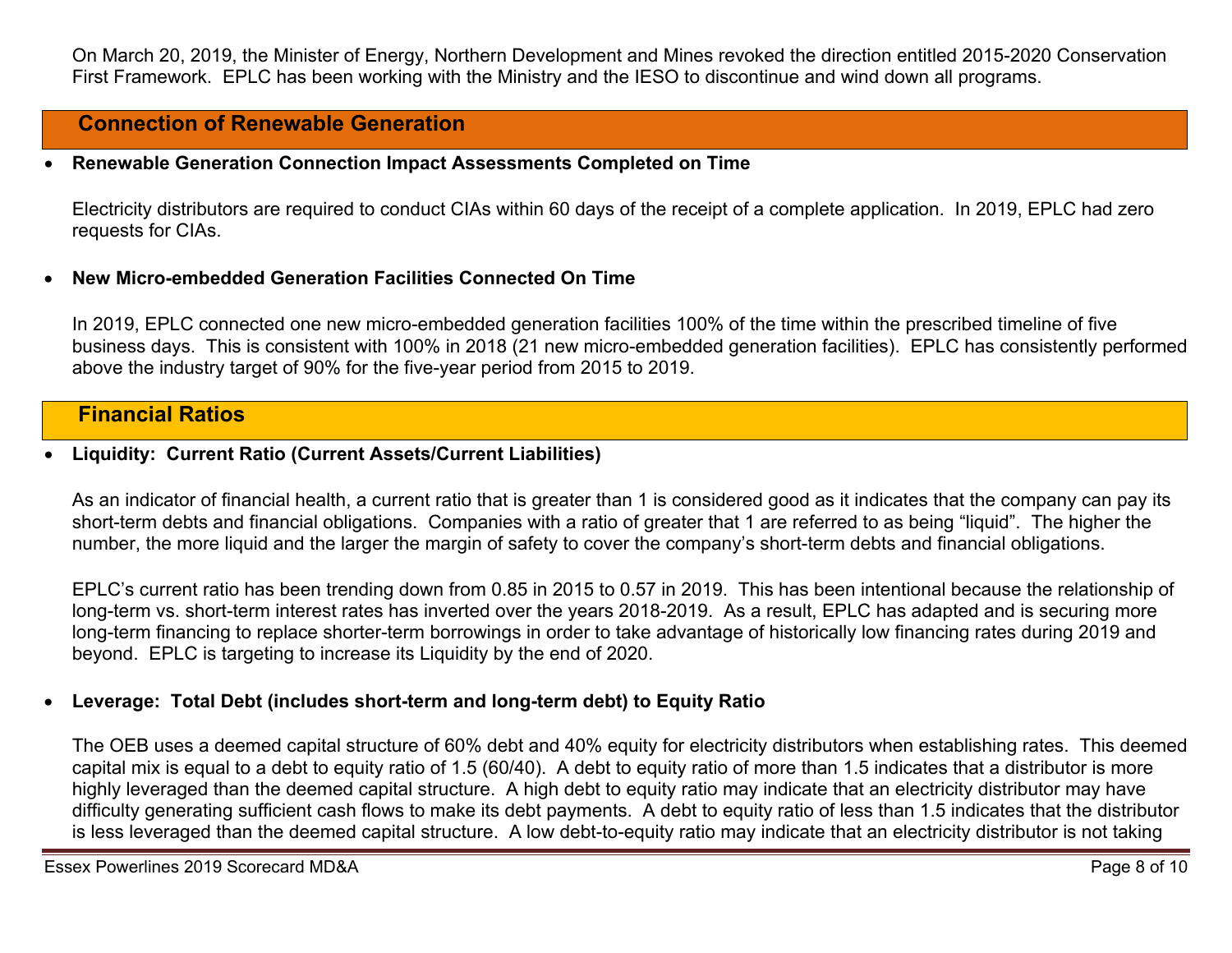advantage of the increased profits that financial leverage may bring.

EPLC has intentionally maintained a low Debt to Equity ratio to minimize its annual interest costs and to remain flexible should unforeseen borrowing needs arise. EPLC's goal was to increase its leverage to 1.25 by the end of the year and achieved 1.31. EPLC is targeting to increase their Leverage closer to the approved ratio of 1.5.

#### 0 **Profitability: Regulatory Return on Equity – Deemed (included in rates)**

The OEB allows a distributor to earn within +/- 3% of the expected rate of ROE. When a distributor performs outside of this range, the actual performance may trigger a regulatory review of the distributor's revenues and costs structure by the OEB. The allowed deemed return on equity was decreased from 9.85% to 9.00% further to the OEB Final Rate Order EB-2017-0039 effective May 1, 2018 implemented October 1, 2018.

#### 0 **Profitability: Regulatory Return on Equity – Achieved**

EPLC's regulatory ROE achieved in 2019 was 7.30%, which is less than 3% lower than the expected (deemed) ROE of 9.00%. EPLC's regulatory average ROE is 7.55% for the five-year period from 2015 to 2019. The low 7.30% achieved return on equity is due primarily to a one-time WACC impact resulting from our recent Cost of Service Application (EB-2017-0039).